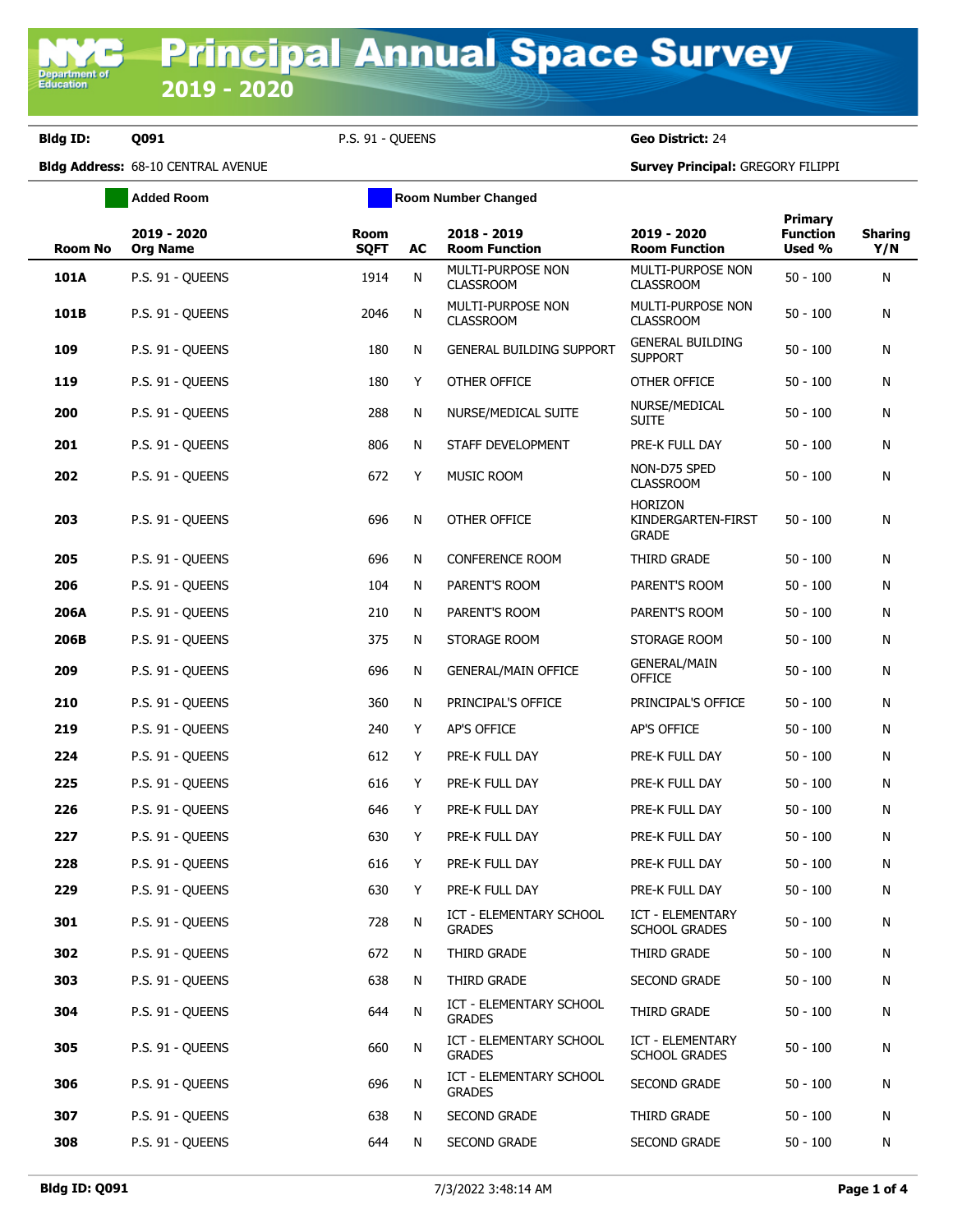**Bldg ID: Q091** P.S. 91 - QUEENS **Geo District:** 24

**Bldg Address:** 68-10 CENTRAL AVENUE **Survey Principal:** GREGORY FILIPPI

|                | <b>Added Room</b>                        | <b>Room Number Changed</b> |    |                                                 |                                                      |                                             |                       |
|----------------|------------------------------------------|----------------------------|----|-------------------------------------------------|------------------------------------------------------|---------------------------------------------|-----------------------|
| <b>Room No</b> | 2019 - 2020<br><b>Org Name</b>           | <b>Room</b><br><b>SQFT</b> | AC | 2018 - 2019<br><b>Room Function</b>             | 2019 - 2020<br><b>Room Function</b>                  | <b>Primary</b><br><b>Function</b><br>Used % | <b>Sharing</b><br>Y/N |
| 309            | P.S. 91 - QUEENS                         | 754                        | N  | <b>LIBRARY</b>                                  | <b>LIBRARY</b>                                       | $50 - 100$                                  | N                     |
| 310            | P.S. 91 - OUEENS                         | 638                        | N  | <b>TEACHER'S ROOM</b>                           | <b>TEACHER'S ROOM</b>                                | $50 - 100$                                  | N                     |
| 319            | P.S. 91 - QUEENS                         | 272                        | Y  | <b>COACH'S OFFICE</b>                           | <b>COACH'S OFFICE</b>                                | $50 - 100$                                  | N                     |
| 324            | P.S. 91 - QUEENS                         | 646                        | Y  | KINDERGARTEN                                    | KINDERGARTEN                                         | $50 - 100$                                  | N                     |
| 325            | P.S. 91 - OUEENS                         | 704                        | Y  | KINDERGARTEN                                    | KINDERGARTEN                                         | $50 - 100$                                  | N                     |
| 326            | P.S. 91 - QUEENS                         | 680                        | Y  | KINDERGARTEN                                    | KINDERGARTEN                                         | $50 - 100$                                  | N                     |
| 327            | P.S. 91 - QUEENS                         | 665                        | Y  | HORIZON KINDERGARTEN-<br><b>FIRST GRADE</b>     | <b>HORIZON</b><br>KINDERGARTEN-FIRST<br><b>GRADE</b> | $50 - 100$                                  | Ν                     |
| 328            | P.S. 91 - QUEENS                         | 638                        | Υ  | <b>ICT - ELEMENTARY SCHOOL</b><br><b>GRADES</b> | <b>ICT - ELEMENTARY</b><br><b>SCHOOL GRADES</b>      | $50 - 100$                                  | N                     |
| 329            | P.S. 91 - QUEENS                         | 665                        | Y  | KINDERGARTEN                                    | KINDERGARTEN                                         | $50 - 100$                                  | N                     |
| 353            | P.S. 91 - QUEENS                         | 228                        | N  | OTHER OFFICE                                    | OTHER OFFICE                                         | $50 - 100$                                  | N                     |
| 401            | P.S. 91 - QUEENS                         | 702                        | N  | <b>ICT - ELEMENTARY SCHOOL</b><br><b>GRADES</b> | ICT - ELEMENTARY<br><b>SCHOOL GRADES</b>             | $50 - 100$                                  | N                     |
| 402            | P.S. 91 - QUEENS                         | 672                        | Y  | <b>FOURTH GRADE</b>                             | <b>FOURTH GRADE</b>                                  | $50 - 100$                                  | N                     |
| 403            | P.S. 91 - QUEENS                         | 638                        | N  | <b>ICT - ELEMENTARY SCHOOL</b><br><b>GRADES</b> | <b>ICT - ELEMENTARY</b><br><b>SCHOOL GRADES</b>      | $50 - 100$                                  | N                     |
| 404A           | P.S. 91 - QUEENS                         | 792                        | N  | SCIENCE CLASSROOM FOR PS                        | OTHER OFFICE                                         | $50 - 100$                                  | N                     |
| 404B           | P.S. 91 - QUEENS                         | 624                        | Y  | AUXILIARY EXERCISE ROOM                         | <b>AUXILIARY EXERCISE</b><br><b>ROOM</b>             | $50 - 100$                                  | N                     |
| 405            | THE CHILD CENTER OF NEW YORK<br>- QUEENS | 322                        | N  | <b>SETSS</b>                                    | <b>OTHER</b><br>ORGANIZATION                         | $50 - 100$                                  | N                     |
| 407            | P.S. 91 - QUEENS                         | 638                        | N  | SCIENCE CLASSROOM FOR PS                        | <b>FOURTH GRADE</b>                                  | $50 - 100$                                  | N                     |
| 408            | P.S. 91 - QUEENS                         | 644                        | N  | ART ROOM                                        | <b>HORIZON SECOND-</b><br><b>TWELFTH GRADE</b>       | $50 - 100$                                  | N                     |
| 409            | P.S. 91 - OUEENS                         | 725                        | N  | <b>COMPUTER LAB</b>                             | <b>COMPUTER LAB</b>                                  | $50 - 100$                                  | N                     |
| 410            | P.S. 91 - QUEENS                         | 660                        | N  | <b>ART ROOM</b>                                 | SCIENCE CLASSROOM<br>FOR PS                          | $50 - 100$                                  | N                     |
| 415            | P.S. 91 - QUEENS                         | 330                        | N  | FUNDED - ESL                                    | FUNDED - ESL                                         | $50 - 100$                                  | Ν                     |
| 419            | P.S. 91 - QUEENS                         | 272                        | Y  | PARENT'S ROOM                                   | COACH'S OFFICE                                       | $50 - 100$                                  | Ν                     |
| 424            | P.S. 91 - QUEENS                         | 561                        | Y  | <b>FIRST GRADE</b>                              | <b>FIRST GRADE</b>                                   | $50 - 100$                                  | N                     |
| 425            | P.S. 91 - QUEENS                         | 682                        | Y  | <b>FIRST GRADE</b>                              | <b>FIRST GRADE</b>                                   | $50 - 100$                                  | N                     |
| 426            | P.S. 91 - QUEENS                         | 646                        | Y  | NON-D75 SPED CLASSROOM                          | <b>HORIZON SECOND-</b><br>TWELFTH GRADE              | $50 - 100$                                  | N                     |
| 427            | P.S. 91 - QUEENS                         | 630                        | Y  | <b>FIRST GRADE</b>                              | <b>FIRST GRADE</b>                                   | $50 - 100$                                  | N                     |
| 428            | P.S. 91 - QUEENS                         | 680                        | Y  | NON-D75 SPED CLASSROOM                          | HORIZON SECOND-<br><b>TWELFTH GRADE</b>              | $50 - 100$                                  | N                     |
| 429            | P.S. 91 - QUEENS                         | 672                        | Υ  | ICT - ELEMENTARY SCHOOL<br><b>GRADES</b>        | ICT - ELEMENTARY<br>SCHOOL GRADES                    | $50 - 100$                                  | N                     |
| 451            | P.S. 91 - QUEENS                         | 240                        | N  | <b>SPEECH</b>                                   | COACH'S OFFICE                                       | $50 - 100$                                  | N                     |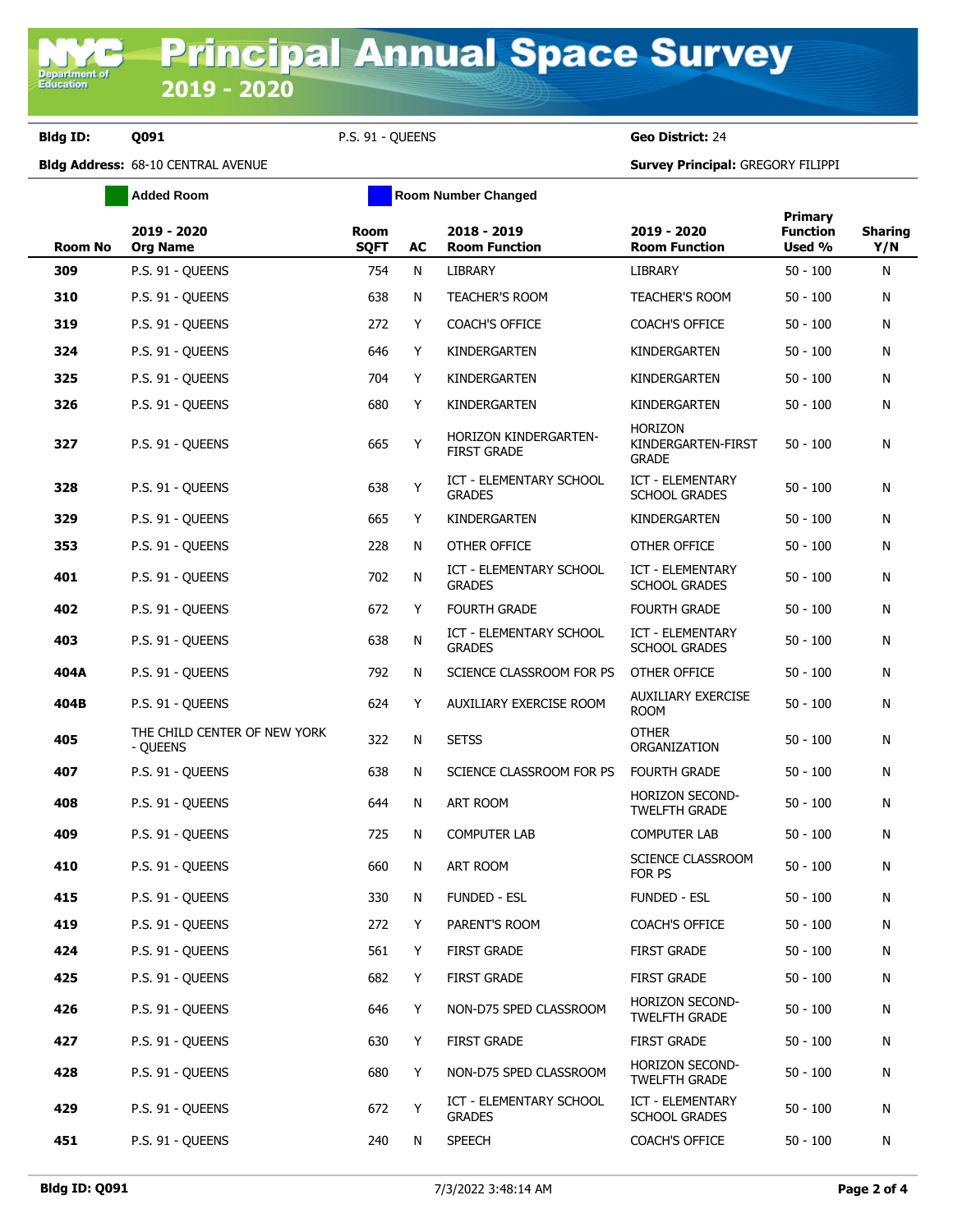**Bldg ID: Q091** P.S. 91 - QUEENS **Geo District:** 24

**Bldg Address:** 68-10 CENTRAL AVENUE **Survey Principal:** GREGORY FILIPPI

|                | <b>Added Room</b>                                                                                                                                    |                            | <b>Room Number Changed</b> |                                                                                                |                                                 |                                      |                       |
|----------------|------------------------------------------------------------------------------------------------------------------------------------------------------|----------------------------|----------------------------|------------------------------------------------------------------------------------------------|-------------------------------------------------|--------------------------------------|-----------------------|
| <b>Room No</b> | 2019 - 2020<br><b>Org Name</b>                                                                                                                       | <b>Room</b><br><b>SQFT</b> | AC                         | 2018 - 2019<br><b>Room Function</b>                                                            | 2019 - 2020<br><b>Room Function</b>             | Primary<br><b>Function</b><br>Used % | <b>Sharing</b><br>Y/N |
| 452            | P.S. 91 - QUEENS                                                                                                                                     | 210                        | N                          | DUPLICATING/COPY ROOM                                                                          | DUPLICATING/COPY<br><b>ROOM</b>                 | $50 - 100$                           | N                     |
| 501            | P.S. 91 - QUEENS                                                                                                                                     | 675                        | N                          | ICT - ELEMENTARY SCHOOL<br><b>GRADES</b>                                                       | <b>FIFTH GRADE</b>                              | $50 - 100$                           | N                     |
| 502            | P.S. 91 - QUEENS                                                                                                                                     | 648                        | N                          | <b>ICT - ELEMENTARY SCHOOL</b><br><b>GRADES</b>                                                | <b>ICT - ELEMENTARY</b><br><b>SCHOOL GRADES</b> | $50 - 100$                           | N                     |
| 503            | P.S. 91 - QUEENS                                                                                                                                     | 308                        | N                          | SAVE/SUSPENSION ROOM                                                                           | SAVE/SUSPENSION<br><b>ROOM</b>                  | $50 - 100$                           | N                     |
| 504            | P.S. 91 - OUEENS                                                                                                                                     | 552                        | N                          | NON-D75 SPED CLASSROOM                                                                         | <b>SPEECH</b>                                   | $50 - 100$                           | N                     |
| 505            | P.S. 91 - QUEENS                                                                                                                                     | 322                        | N                          | <b>FUNDED - ESL</b>                                                                            | FUNDED - ESL                                    | $50 - 100$                           | N                     |
| 507            | P.S. 91 - QUEENS                                                                                                                                     | 308                        | N                          | <b>SPEECH</b>                                                                                  | <b>SPEECH</b>                                   | $50 - 100$                           | N                     |
| 508            | P.S. 91 - QUEENS                                                                                                                                     | 500                        | N                          | <b>SPEECH</b>                                                                                  | <b>HORIZON SECOND-</b><br><b>TWELFTH GRADE</b>  | $50 - 100$                           | N                     |
| 509            | P.S. 91 - OUEENS                                                                                                                                     | 750                        | N                          | <b>FIFTH GRADE</b>                                                                             | <b>FIFTH GRADE</b>                              | $50 - 100$                           | N                     |
| 510            | P.S. 91 - QUEENS                                                                                                                                     | 660                        | N                          | OT/PT                                                                                          | <b>FIFTH GRADE</b>                              | $50 - 100$                           | N                     |
| 513            | P.S. 91 - QUEENS                                                                                                                                     | 330                        | N                          | <b>SBST</b>                                                                                    | <b>SBST</b>                                     | $50 - 100$                           | N                     |
| 514            | P.S. 91 - QUEENS                                                                                                                                     | 504                        | N                          | NON-D75 SPED CLASSROOM                                                                         | NON-D75 SPED<br><b>CLASSROOM</b>                | $50 - 100$                           | N                     |
| 515            | P.S. 91 - QUEENS                                                                                                                                     | 308                        | N                          | ACADEMIC INTERVENTION<br><b>SERVICES</b>                                                       | <b>SETSS</b>                                    | $50 - 100$                           | N                     |
| 517            | P.S. 91 - QUEENS                                                                                                                                     | 308                        | N                          | <b>SPEECH</b>                                                                                  | <b>SPEECH</b>                                   | $50 - 100$                           | N                     |
| 518            | P.S. 91 - QUEENS                                                                                                                                     | 528                        | N                          | NON-D75 SPED CLASSROOM                                                                         | NON-D75 SPED<br><b>CLASSROOM</b>                | $50 - 100$                           | N                     |
| 553            | P.S. 91 - QUEENS                                                                                                                                     | 228                        | N                          | <b>GUIDANCE OFFICE</b>                                                                         | <b>GUIDANCE OFFICE</b>                          | $50 - 100$                           | N                     |
| 559            | P.S. 91 - QUEENS                                                                                                                                     | 228                        | N                          | DUPLICATING/COPY ROOM                                                                          | DUPLICATING/COPY<br><b>ROOM</b>                 | $50 - 100$                           | N                     |
| AUD.           | P.S. 91 - OUEENS                                                                                                                                     | 4284                       | N                          | <b>AUDITORIUM</b>                                                                              | <b>AUDITORIUM</b>                               | $50 - 100$                           | N                     |
| <b>SC</b>      | P.S. 91 - QUEENS                                                                                                                                     | 3864                       | Y                          | STUDENT CAFETERIA                                                                              | STUDENT CAFETERIA                               | $50 - 100$                           | N                     |
|                | How many hallway bathrooms for students are there in your building?                                                                                  |                            |                            |                                                                                                |                                                 |                                      |                       |
|                | Are any of the student bathrooms being shared by multiple schools?                                                                                   |                            |                            |                                                                                                |                                                 | N                                    |                       |
|                | Are all the student bathrooms open throughout the day?<br>Please identify the number of non-instructional spaces, not reported above, being used for |                            |                            |                                                                                                |                                                 | Y                                    |                       |
|                |                                                                                                                                                      |                            |                            | instructional purposes, academic intervention services, or therapeutic or counseling services: |                                                 | 0                                    |                       |
|                | Are any of those non-instructional spaces being shared?                                                                                              |                            |                            |                                                                                                |                                                 |                                      |                       |